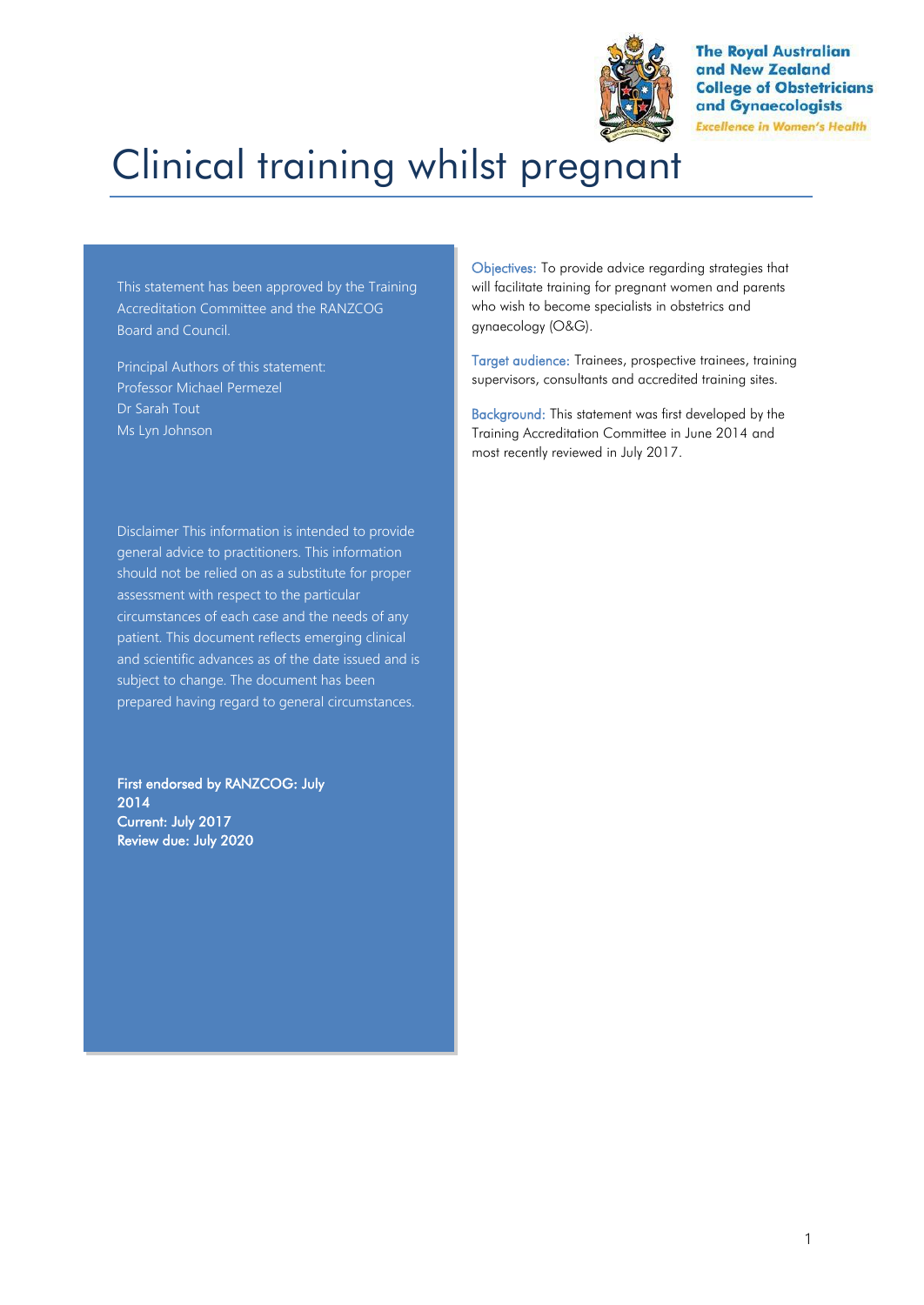## **Table of contents**

| 2.            | $\label{eq:1} \mbox{Introduction} \,\, \ldots \,\, \ldots \,\, \ldots \,\, \ldots \,\, \ldots \,\, \ldots \,\, \ldots \,\, \ldots \,\, \ldots \,\, \ldots \,\, \ldots \,\, \ldots \,\, \ldots \,\, \ldots \,\, \ldots \,\, \ldots \,\, \ldots \,\, \ldots \,\, \ldots \,\, \ldots \,\, \ldots \,\, \ldots \,\, \ldots \,\, \ldots \,\, \ldots \,\, \ldots \,\, \ldots \,\, \ldots \,\, \ldots \,\, \ldots \,\, \ldots \,\, \ldots \,\, \ldots \,\, \ldots \,\,$ |  |
|---------------|-----------------------------------------------------------------------------------------------------------------------------------------------------------------------------------------------------------------------------------------------------------------------------------------------------------------------------------------------------------------------------------------------------------------------------------------------------------------|--|
| $\mathcal{E}$ |                                                                                                                                                                                                                                                                                                                                                                                                                                                                 |  |
|               |                                                                                                                                                                                                                                                                                                                                                                                                                                                                 |  |
|               |                                                                                                                                                                                                                                                                                                                                                                                                                                                                 |  |
|               |                                                                                                                                                                                                                                                                                                                                                                                                                                                                 |  |
|               |                                                                                                                                                                                                                                                                                                                                                                                                                                                                 |  |
|               |                                                                                                                                                                                                                                                                                                                                                                                                                                                                 |  |
| 5.            |                                                                                                                                                                                                                                                                                                                                                                                                                                                                 |  |
|               |                                                                                                                                                                                                                                                                                                                                                                                                                                                                 |  |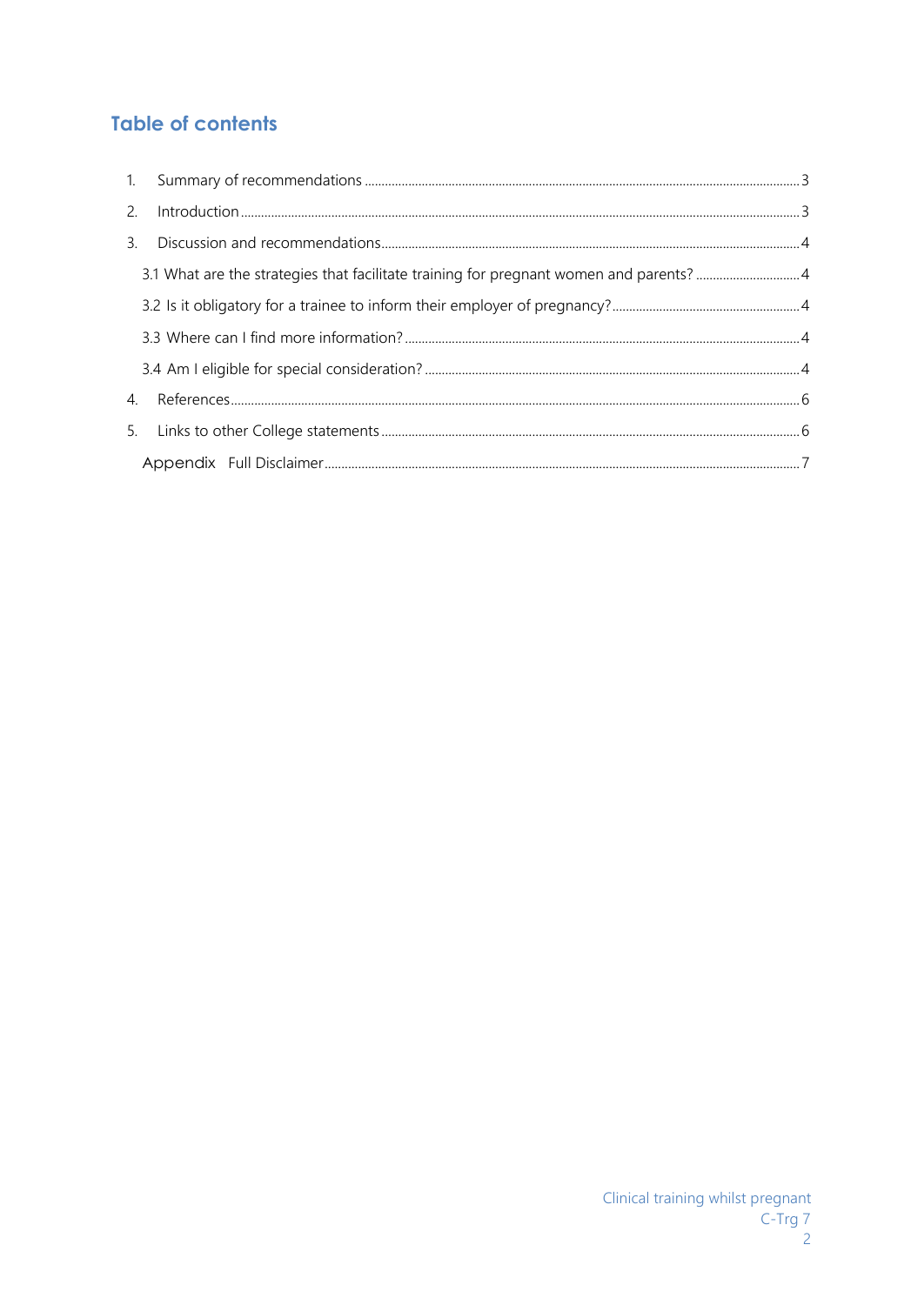## <span id="page-2-0"></span>**1. Summary of recommendations**

| <b>Recommendation 1</b>                                                                                                                                                                                                                                                                                                       | Grade and reference               |  |
|-------------------------------------------------------------------------------------------------------------------------------------------------------------------------------------------------------------------------------------------------------------------------------------------------------------------------------|-----------------------------------|--|
| RANZCOG encourages all pregnant trainees, once they are comfortable with<br>making this knowledge public, to discuss the implications of this on their<br>training with their Training Supervisor.                                                                                                                            | Consensus-based<br>recommendation |  |
| <b>Recommendation 2</b><br>Grade and reference                                                                                                                                                                                                                                                                                |                                   |  |
| Trainees are advised to consult the relevant RANZCOG Regulations in order to<br>understand the possible effects of absences from work on their training<br>requirements.                                                                                                                                                      | Consensus-based<br>recommendation |  |
| <b>Recommendation 3</b>                                                                                                                                                                                                                                                                                                       | Grade and reference               |  |
| If a trainee perceives, or it is perceived by others, that the pregnancy is<br>adversely affecting their clinical performance, they are encouraged to<br>discuss this with their employer as soon as possible.                                                                                                                | Consensus-based<br>recommendation |  |
| <b>Recommendation 4</b>                                                                                                                                                                                                                                                                                                       | <b>Grade and reference</b>        |  |
| It is incumbent upon pregnant trainees to familiarise themselves with<br>workplace policies and Occupation Health and Safety protocols relevant to<br>the various tasks related to their work, and to seek clarification or any<br>additional information by contacting appropriate officers at their place of<br>employment. | Consensus-based<br>recommendation |  |
| <b>Recommendation 5</b>                                                                                                                                                                                                                                                                                                       | <b>Grade and reference</b>        |  |
| With regard to College examinations and other College requirements, special<br>consideration is available to candidates. Pregnancy alone is not covered under this<br>clause, unless there has been a severe complication with acute onset just prior to or<br>during an examination.                                         | Consensus-based<br>recommendation |  |
| Recommendation 6                                                                                                                                                                                                                                                                                                              | Grade and reference               |  |
| The physical, professional and emotional demands during training can be exhausting<br>and may be amplified by pregnancy. It is important to find mutually acceptable<br>solutions that are workable for the pregnant trainee, their families and colleagues.                                                                  | Consensus-based<br>recommendation |  |

## <span id="page-2-1"></span>**2. Introduction**

The Royal Australian and New Zealand College of Obstetricians and Gynaecologists (RANZCOG) supports the choice of pregnant women and parents who wish to become specialists in obstetrics and gynaecology (O&G) and to participate in the O&G workforce. RANZCOG has developed a number of strategies that will facilitate training for pregnant women and parents, both mothers and fathers.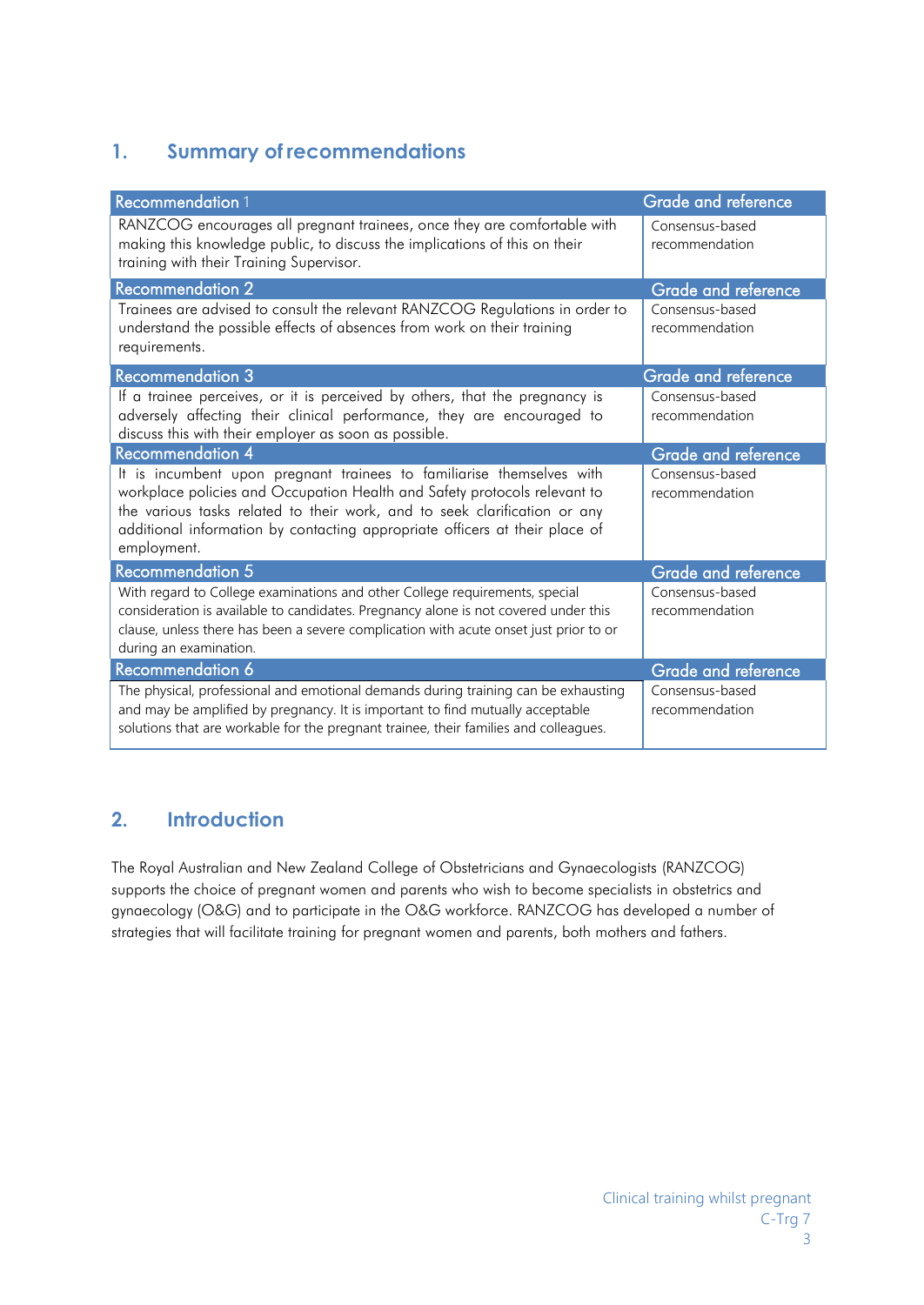## <span id="page-3-0"></span>**3. Discussion and recommendations**

#### 3.1 What are the strategies that facilitate training for pregnant women and parents?

These strategies include: part-time fractional training (between 0.5 and 1.0 full time equivalent (FTE); extended leave of absence (including parental leave); and training credit for training blocks of 10 weeks FTE or more. Trainees are advised to consult the relevant RANZCOG Regulations in order to understand the possible effects of absences from work on their training requirements.

RANZCOG encourages all pregnant trainees, once they are comfortable with making this knowledge public, to discuss the implications of this on their training with their Training Supervisor. Considerations may include modifying work hours, organising the timing and length of leave, planning to enable blocks of training time to be credited and the potential effects that the physical demands of pregnancy may have on their training and clinical service responsibilities.

The College is not an employer and as such, matters pertaining to conditions of employment are a matter of employer-employee relationships in the relevant jurisdiction. The College supports the concept of a conversation between the person seeking accommodation of their needs and the individuals or organisations in a position to provide for these needs. The conversation is based on a mutually respectful relationship that helps the two parties:

- Determine what barriers might affect the person requesting accommodation;
- Explore options for removing those barriers;and
- <span id="page-3-1"></span>• Accommodate to, but not beyond, a point of undue hardship for colleagues or the employer.<sup>1</sup>

#### 3.2 Is it obligatory for a trainee to inform their employer of pregnancy?

From an employment perspective, it is not obligatory for a trainee to inform their employer of pregnancy, or pregnancy plans, however early notification will assist planning for clinical service provision within the relevant health service. There are benefits to both parties if this takes place earlier rather than later.<sup>2</sup> If a trainee perceives, or it is perceived by others, that the pregnancy is adversely affecting their clinical performance, they are encouraged to discuss this with their employer as soon as possible.

#### <span id="page-3-2"></span>3.3 Where can I find more information?

It is incumbent upon pregnant trainees to familiarise themselves with workplace policies and Occupation Health and Safety protocols relevant to the various tasks related to their work, and to seek clarification or any additional information by contacting appropriate officers at their place of employment. Likewise, if a trainee feels that they are being exposed to any risk as a result of their employment; prompt discussion with their employer is advised. Pre-pregnancy, pregnancy and postpartum guidelines for both employer and employee have been produced by the Physician Health Program of British Columbia.2

#### <span id="page-3-3"></span>3.4Am I eligible for special consideration?

With regard to College examinations and other College requirements, special consideration is available to candidates. This may include difficulties involving examination preparation and/or performance at a College examination where the candidate has been hampered by illness or other causes to a substantial degree. Pregnancy alone is not covered under this clause, unless there has been a severe complication with acute onset just prior to or during an examination. Candidates with chronic or pre-existing illnesses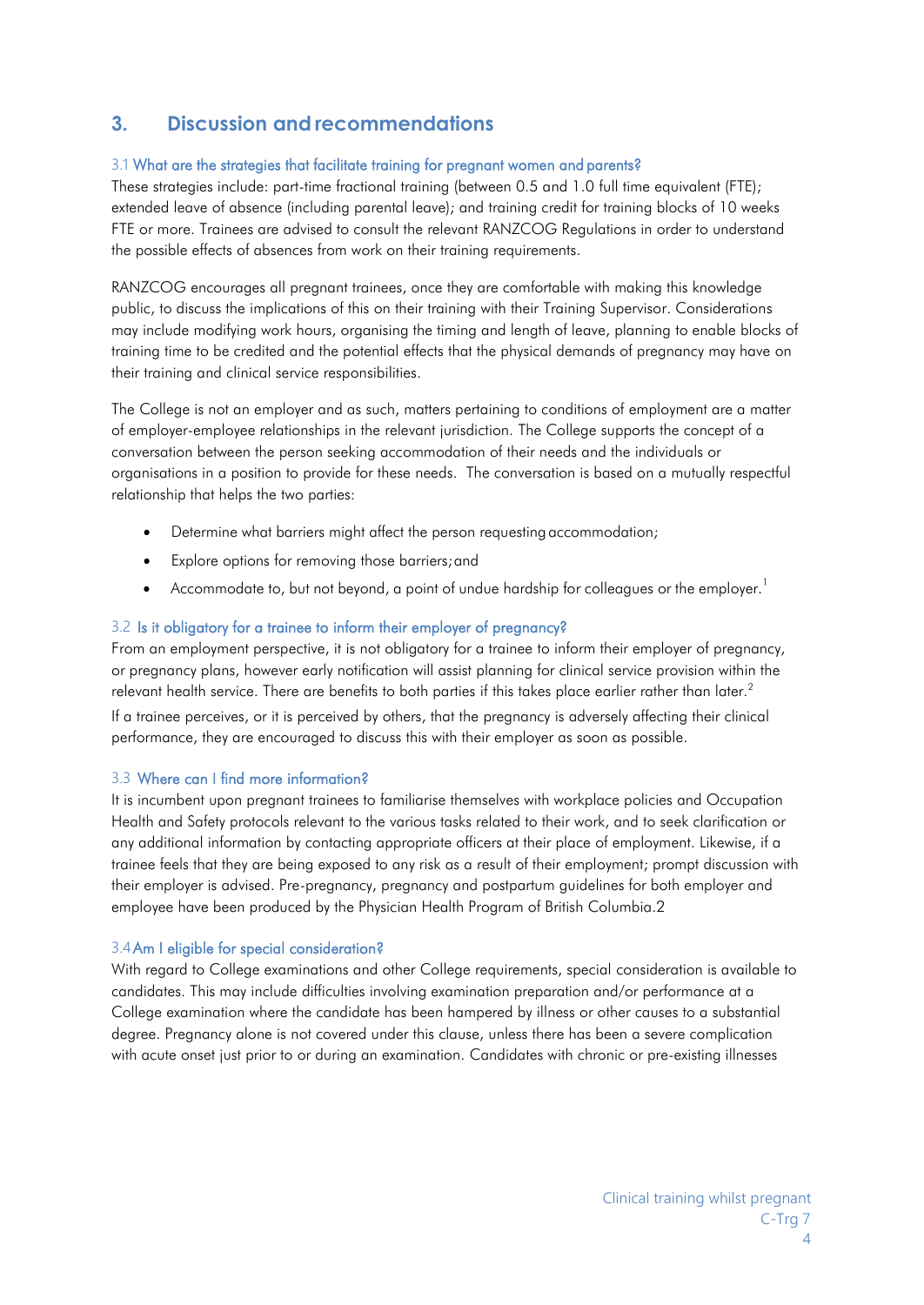are expected to defer their examinations until such time that they are confident that their exam preparation and/or performance will not be adversely affected.

The physical, professional and emotional demands during training can be exhausting and may be amplified by pregnancy. It is important to find mutually acceptable solutions that are workable for the pregnant trainee, their families and colleagues. Pregnant trainees who find that they need assistance to balance all the competing responsibilities in their life are encouraged to bring their concerns to the attention of their Training Supervisor with consideration for professional counselling and/or other workplace support if required.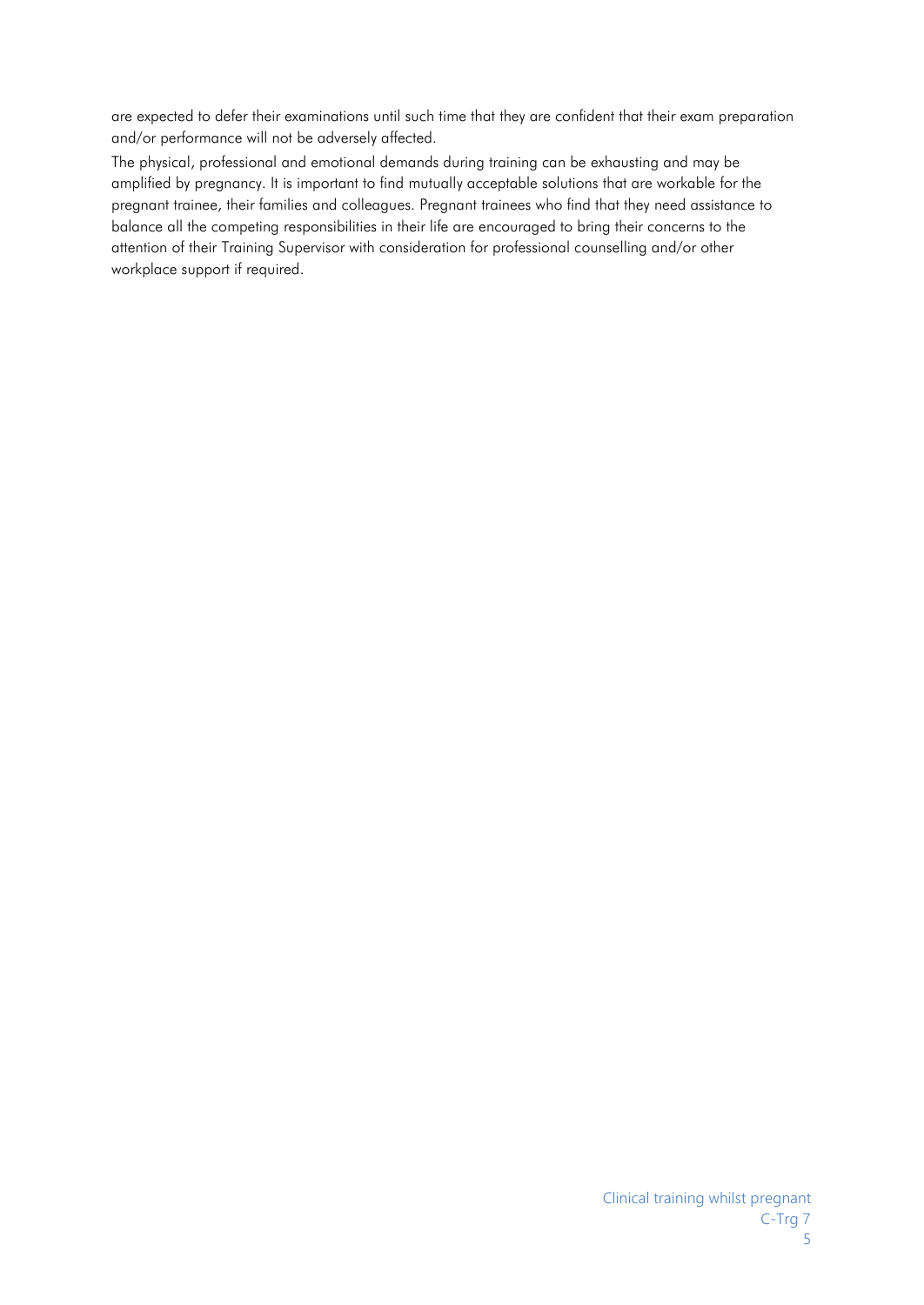## <span id="page-5-0"></span>**4. References**

- 1. Accommodation. Government of Canada, Canadian Human Rights Commission [cited January 22, 2010]. Available from: [http://www.chrc-ccdp.ca/sites/default/files/pregnancy\\_grossesse-eng\\_0.pdf](http://www.chrc-ccdp.ca/sites/default/files/pregnancy_grossesse-eng_0.pdf)
- 2. Task Force on the Accommodation of the Pregnant Physician (2010). Medicine and Motherhood: Can We Talk? Vancouver: Physician Health Program of BritishColumbia.
- 3. RANZCOG Regulations (2014). [https://www.ranzcog.edu.au/RANZCOG\\_SITE/media/RANZCOG-](https://www.ranzcog.edu.au/RANZCOG_SITE/media/RANZCOG-MEDIA/Governance/Constitutions%20and%20Regulations/4_RANZCOG-Regulations-May17.pdf)[MEDIA/Governance/Constitutions%20and%20Regulations/4\\_RANZCOG-Regulations-May17.pdf](https://www.ranzcog.edu.au/RANZCOG_SITE/media/RANZCOG-MEDIA/Governance/Constitutions%20and%20Regulations/4_RANZCOG-Regulations-May17.pdf)

## <span id="page-5-1"></span>**5. Links to other College statements**

[Fatigue and the Obstetrician Gynaecologist \(WPI 18\)](https://www.ranzcog.edu.au/RANZCOG_SITE/media/RANZCOG-%20MEDIA/Women%27s%20Health/Statement%20and%20guidelines/Workforce%20and%20Practice%20Issu%20es/Fatigue-and-the-Obstetrician-Gynaecologist-(WPI-18)-Review-November-2015.pdf?ext=.pdf)